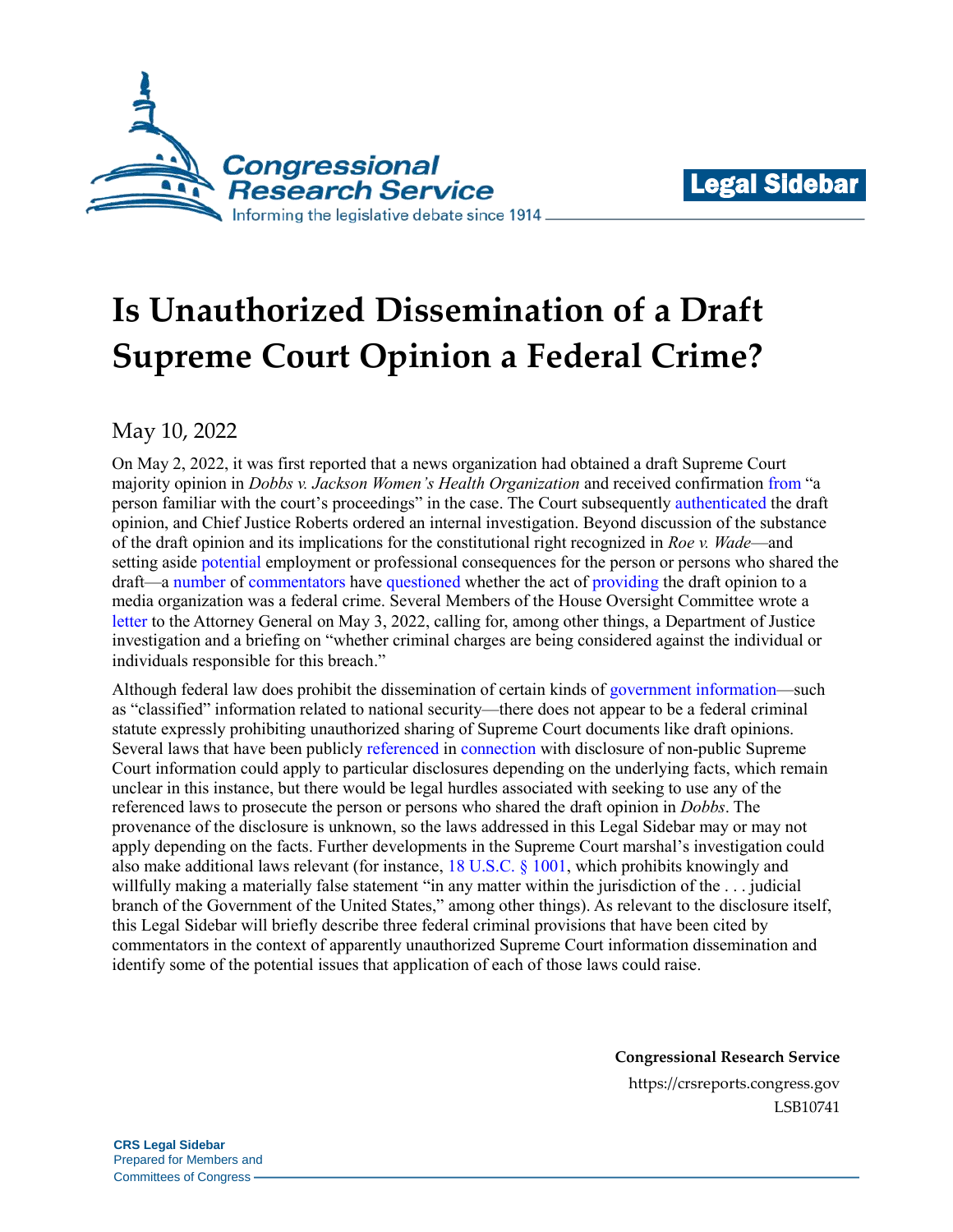### **Computer Fraud and Abuse Act: 18 U.S.C. § 1030**

Among other [things,](https://crsreports.congress.gov/product/pdf/R/R46536#_Toc52775094) the Computer Fraud and Abuse Act (CFAA) makes it a [crime](https://uscode.house.gov/view.xhtml?req=granuleid:USC-prelim-title18-section1030&num=0&edition=prelim) to intentionally access a computer *without authorization* or to *exceed authorized access* and obtain information from a financial institution, the federal government, or "any protected computer" (any [computer](https://www.supremecourt.gov/opinions/20pdf/19-783_k53l.pdf#page=6) connected to the internet). The term *without authorization* is not further defined in statute, while the term *exceeds authorized access* is [defined](https://uscode.house.gov/view.xhtml?req=granuleid:USC-prelim-title18-section1030&num=0&edition=prelim) as "to access a computer with authorization and to use such access to obtain or alter information in the computer that the accesser is not entitled so to obtain or alter[.]" Prior to a recent Supreme Court decision, some courts had read the statute [broadly](https://crsreports.congress.gov/product/pdf/LSB/LSB10616) to include accessing a computer or information on a computer to which the person already had authorized access but doing so for a *purpose* that was *not* permitted. An example would be an employee accessing a database containing "sensitive personal information" for his personal use despite an employer policy prohibiting use of the database for nonbusiness purposes.

In *Van Buren v. United States*, however, the Supreme Court [held](https://www.supremecourt.gov/opinions/20pdf/19-783_k53l.pdf#page=5) that the relevant CFAA provision "covers those who obtain information from particular areas in a computer—such as files, folders, or databases—to which their computer access does not extend," but it does *not* "cover those who . . . have improper motives for obtaining information that is otherwise available to them." As such, as it relates to the disclosure of the draft opinion in *Dobbs*, if the person or persons who shared the opinion obtained it by accessing a computer or area of a computer that was completely ["off limits,](https://www.supremecourt.gov/opinions/20pdf/19-783_k53l.pdf#page=24)" such conduct might constitute a violation of the CFAA. While the circumstances of the disclosure remain unknown, if a person or persons who shared the draft were given access to it for work-related purposes, it does not appear that a CFAA charge would be available.

#### **Concealment, Removal, or Mutilation of Certain Documents: 18 U.S.C. § 2071**

18 U.S.C. § 2071 [prohibits,](https://uscode.house.gov/view.xhtml?req=granuleid:USC-prelim-title18-section2071&num=0&edition=prelim) in part, "willfully and unlawfully . . . remov[ing]" a "record, proceeding, map, book, paper, document, or other thing, filed or deposited with any clerk or officer of any court of the United States" or "with any judicial or public officer of the United States." Potential application of this provision to the person or persons who shared the Supreme Court draft opinion in *Dobbs* would need to clear several legal hurdles. First, the *mens rea* requirement, that a person acted "willfully and unlawfully," appears stringent. According to the Ninth Circuit, the standard [requires](https://scholar.google.com/scholar_case?case=3978885874337200604&q=455+F.3d+1022&hl=en&as_sdt=20006#p1024) one to act "intentionally, with knowledge that he was breaching the statute." Second, there is little caselaw on what it means for a record or document to be "filed or deposited" with a relevant officer, though a 1923 Third Circuit [opinion](https://cite.case.law/f/292/750/) interpreting a predecessor statute suggested that a document "deposited" may include one "intrusted to [the] care" of another.

In any event, there is conflicting judicial opinion as to whether the statute applies to the removal of a mere *copy* of a record or document. In a 2014 decision, the federal district court for the District of Columbia ruled that the statute as a whole extends only to circumstances [where](https://scholar.google.com/scholar_case?case=6398261531284474388&q=991+F.Supp.2d+108&hl=en&as_sdt=20006#p124) a person's actions with respect to a covered record or document "obliterated information from the public record," disagreeing with an earlier divided Tenth Circuit [opinion.](https://scholar.google.com/scholar_case?case=14505616696233100206&q=991+F.Supp.2d+108&hl=en&as_sdt=20006) The trial court further [wrote](https://scholar.google.com/scholar_case?case=6398261531284474388&q=991+F.Supp.2d+108&hl=en&as_sdt=20006#p126) that it was "difficult to see how the government could prove that [the defendant] obliterated information from the public record in violation of [the statute] by printing electronically stored documents and then taking the print-outs." If followed, this decision would seem to exclude application of the statute to the *Dobbs* disclosure, which [appears](https://www.politico.com/news/2022/05/02/read-justice-alito-initial-abortion-opinion-overturn-roe-v-wade-pdf-00029504) to have involved a photocopy.

#### **Theft or Conversion of Public Property: 18 U.S.C. § 641**

Severa[l commentators](https://www.heritage.org/courts/commentary/could-supreme-court-leaker-be-criminally-prosecuted-maybe) have [asserted](https://www.reuters.com/world/us/is-it-illegal-leak-us-supreme-court-opinion-2022-05-03/) that disclosure of the draft opinion in *Dobbs* could violate 18 U.S.C. § 641, which [prohibits,](https://uscode.house.gov/view.xhtml?req=granuleid:USC-prelim-title18-section641&num=0&edition=prelim) in relevant part, embezzling, stealing, purloining, knowingly converting to one's own use or the use of another, or without authority conveying or disposing of a record or "thing of value